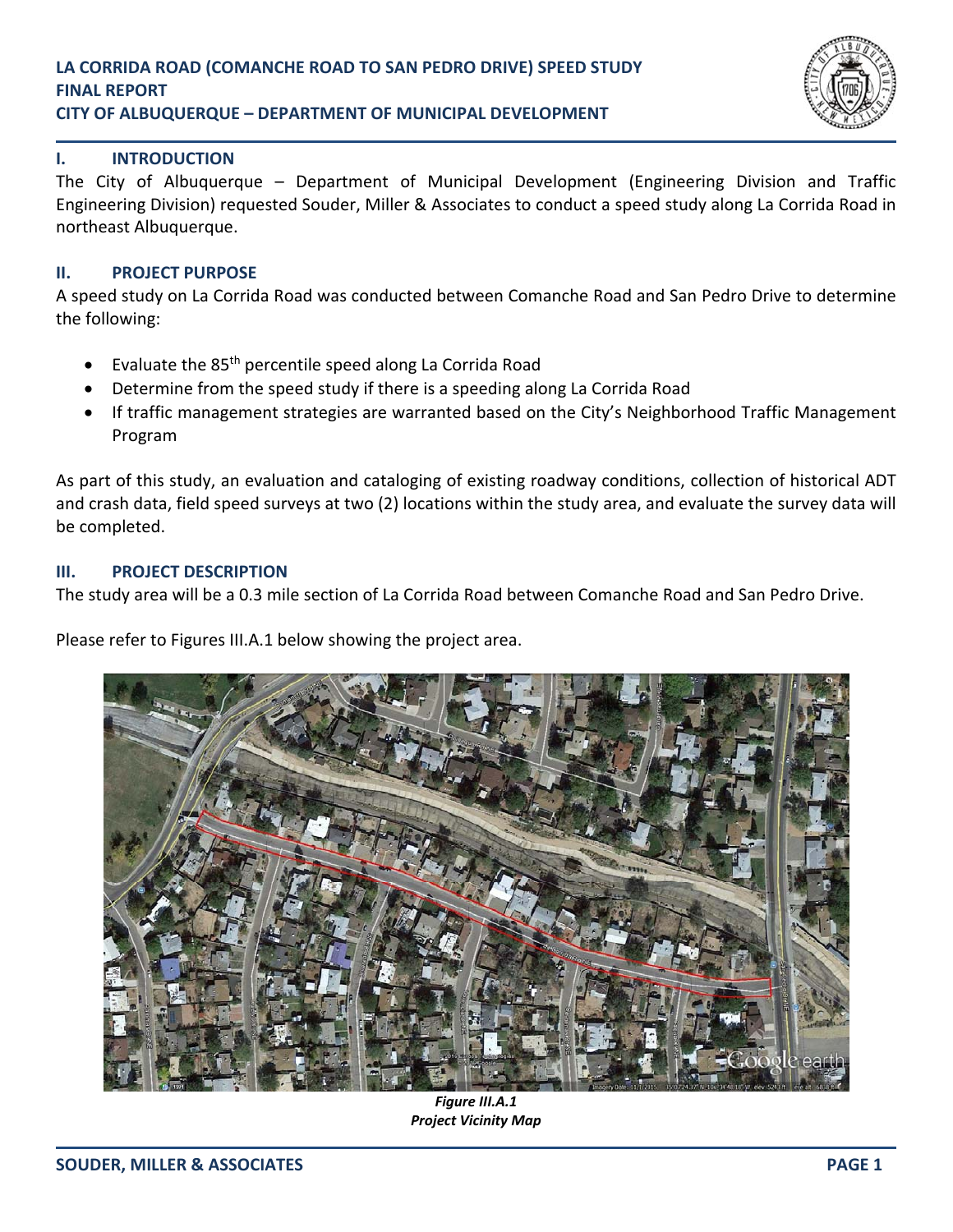

## **IV. BACKGROUND OF SPEED LIMITS**

Speed limits are established on roadways of virtually all classifications, from interstate freeways to low‐ volume local streets. The primary purpose of speed limits is to give motorists clear instruction as to what is a reasonable speed for them to drive at while traveling on a given roadway.

Among regulatory signage, speed limit signs arguably contain the most critical information that motorists need to be informed of while driving. Drivers unfamiliar with a roadway often do not realize what characteristics the roadway has, and properly established speed limit signs give them the information they need to drive the roadway safely.

The NMDOT has guidelines for analyzing and establishing posted speed limits; the following text is based on one such example:

Realistic posted speed limits are of public importance for many reasons:

- They invite public compliance by conforming to driving behavior
- They give clear reminders of safe and reasonable speeds to non‐conforming violators
- They offer the most effective tool for law enforcement of safe driving
- They will minimize public antagonism toward law enforcement that results from unreasonable regulations

Improperly, or artificially low, posted speed limits can cause problems for state and local agencies for several reasons:

- They do not encourage voluntary compliance since they do not reflect the behavior of the majority
- They make the behavior of the majority unlawful
- They maximize public antagonism toward law enforcement since the perception is that the police are enforcing a "speed trap"
- They create a bad image for a community in the eyes of visitors/tourists

## **IV.A SETTING SPEED LIMITS**

In accordance with Section 66‐7‐303 of the New Mexico Criminal and Traffic Law Manual, the speed limit on state highways shall be set by the Cabinet Secretary of the Department of Transportation, based on an engineering survey and traffic investigation that includes the following parameters:

- Spot speed studies (typically consisting of 100 vehicles)
- Roadway geometry/number of lanes
- Roadside environment and characteristics
- Building setbacks (if within a commercial business district)
- Driveway and intersection spacing/density
- Historical crash data for the roadway study area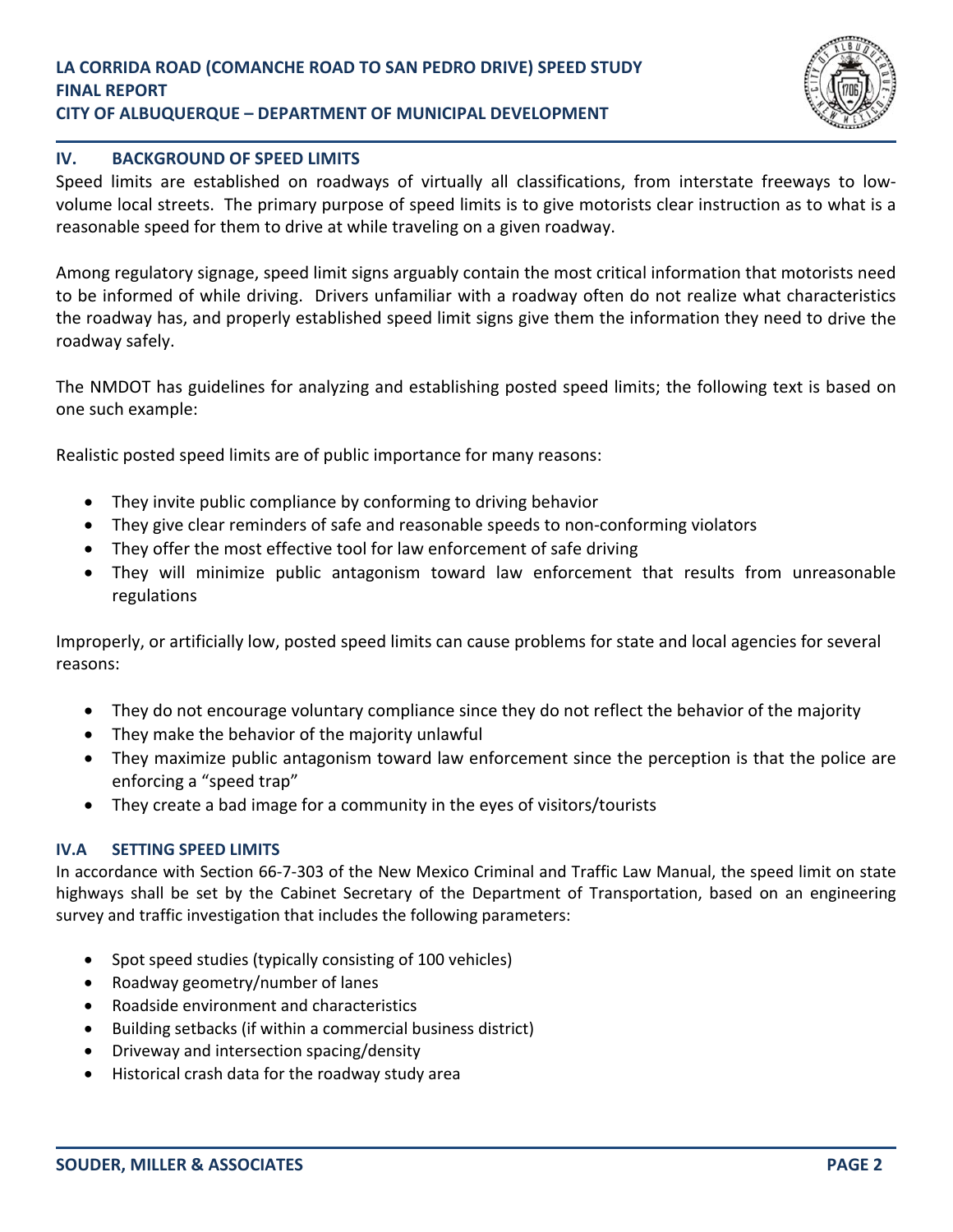

Many speed limits are established using the theory of the 85<sup>th</sup> percentile. Out of 100 vehicles surveyed, beginning with the fastest vehicle speed recorded, the 15<sup>th</sup> vehicle from that speed is determined to show where the 85<sup>th</sup> percentile speed is. This is assuming that most drivers (85%) drive within reasonable limits. The posted speed limit can then be established and is usually the 5-mph increment just below the 85<sup>th</sup> percentile speed. For example, if the 85th percentile speed has been determined by an engineering survey to be 47 mph, the posted speed would be 45 mph. This method of posting speed limits allows for a reasonable posted speed limit that can be enforced by local agencies, without creating a speed trap.

For surveys with a different amount than 100 vehicles, the  $85<sup>th</sup>$  percentile speed is determined by the following formula:  $100/15 = #$  of vehicles surveyed/X (where x is the vehicle at the 85<sup>th</sup> percentile). For example, a 50 vehicle survey would result in:

 $100/15 = 50/X$  $X = 7.5$ , or the  $8<sup>th</sup>$  vehicle in the survey

Other methods are frequently used to further analyze the posting of speed limits – these are the mode, median and geometric mean:

- The mode is the most frequently clocked vehicle speed in a given survey  $-$  for example, in a 100 vehicle survey where 12 vehicles were clocked traveling 55 mph and no other speed was observed as frequently, the mode is 55 mph.
- The median is the numerical midpoint of a given survey in a survey of 100 vehicles, the speeds of the 50<sup>th</sup> and  $51<sup>st</sup>$  vehicles are added and divided by 2 to obtain the median speed. If the  $50<sup>th</sup>$  vehicle of such a survey was traveling 56 mph and the  $51<sup>st</sup>$  vehicle was also traveling 56 mph, the resulting median speed would be (56+56)/2 = 112/2 = 56 mph.
- The geometric mean is described as follows: "*an average of a set of numbers that is calculated by multiplying all the numbers ("n"), and taking the nth root of the total."*

Formula for Geometric Mean**:** Geometric Mean =  $((X_1)(X_2)(X_3)$ ........ $(X_N))^{1/N}$ 

where X = Individual Score (speed) N = Sample size (Number of scores)

Geometric Mean Example: To find the Geometric Mean of speeds 51, 52, 55, 58, and 60 mph.

Step 1:  $N = 5$ , the total number of values. Find  $1/N$ .  $1/N = 0.2$ 

Step 2: Determine Geometric Mean using the formula.  $((51)(52)(55)(58)(60))^{0.2} = (507,592,800)^{0.2}$ Geometric Mean = 55.09 mph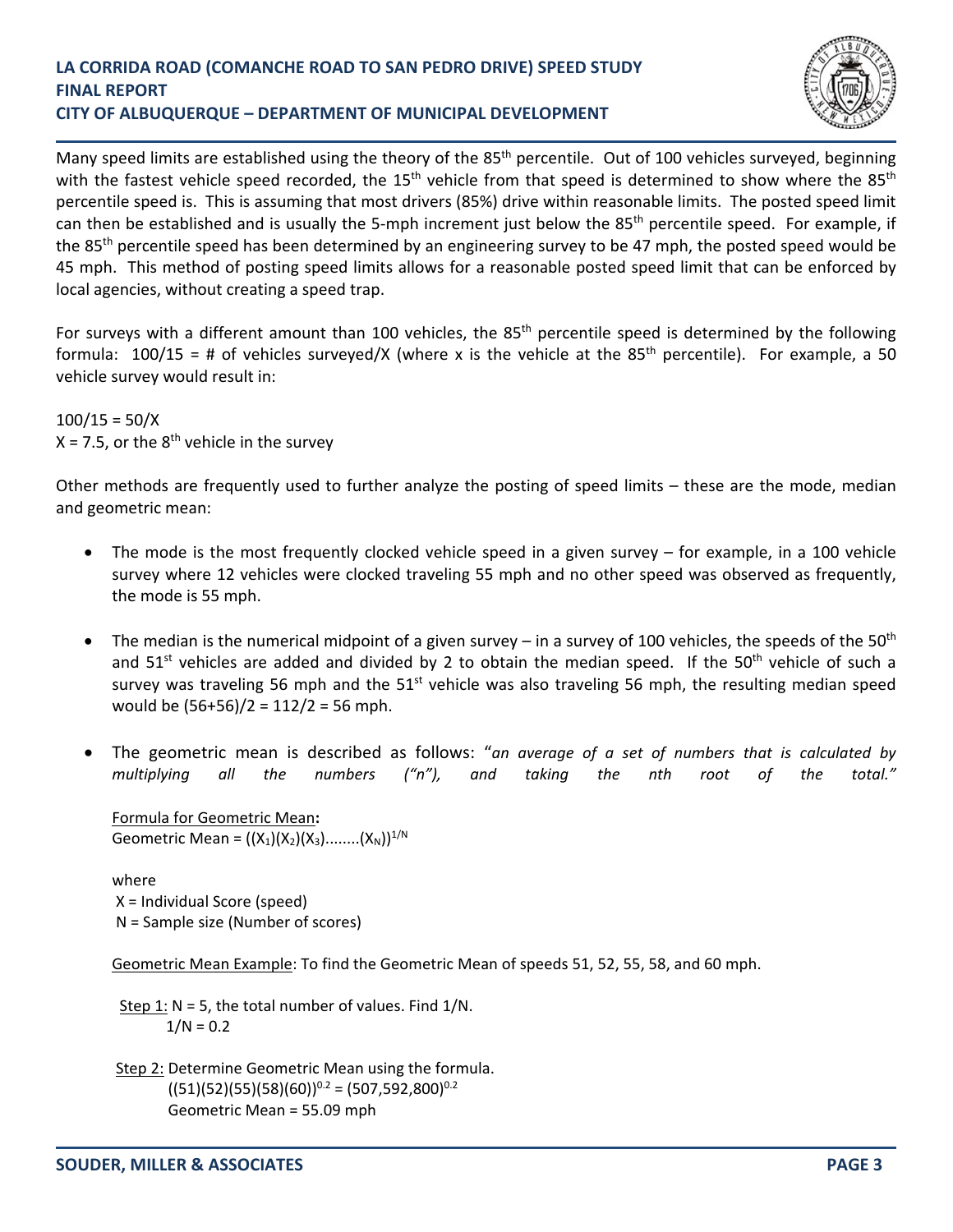

In most cases, the geometric mean of a speed study will be of similar value of the median, often within 1 to 2 mph on either side of the median. In the above example, the median speed would be the third vehicle surveyed (55 mph), and the geometric mean is 55.09 mph.

# **IV.B STUDY AREA**

The study area is along La Corrida Road between beginning at Comanche Road and ending at San Pedro Drive. Traffic counts and speed data was collected at two (2) locations along La Corrida Road. Traffic/speed count locations were collected at the following locations:

- West Count Station: La Corrida Road just east of Cuervo Drive
- East Count Station: La Corrida Road just west of Cardenas Drive

Traffic count locations are shown in Figure III.B.1 below.



*Figure III.B.1 Project Vicinity Map*

The AADT for the two (2) locations along La Corrida Road are listed below:

|                            | Lane 1 (EB) | Lane $3$ (WB) | <b>AADT</b> |
|----------------------------|-------------|---------------|-------------|
| <b>West Count Location</b> | 255         | 267           | 522         |
| <b>East Count Location</b> | 234         | 218           | 452         |
| <b>AADT</b>                | 245         | 243           | 487         |

*Table IV.B.1 AADT Count Data Results*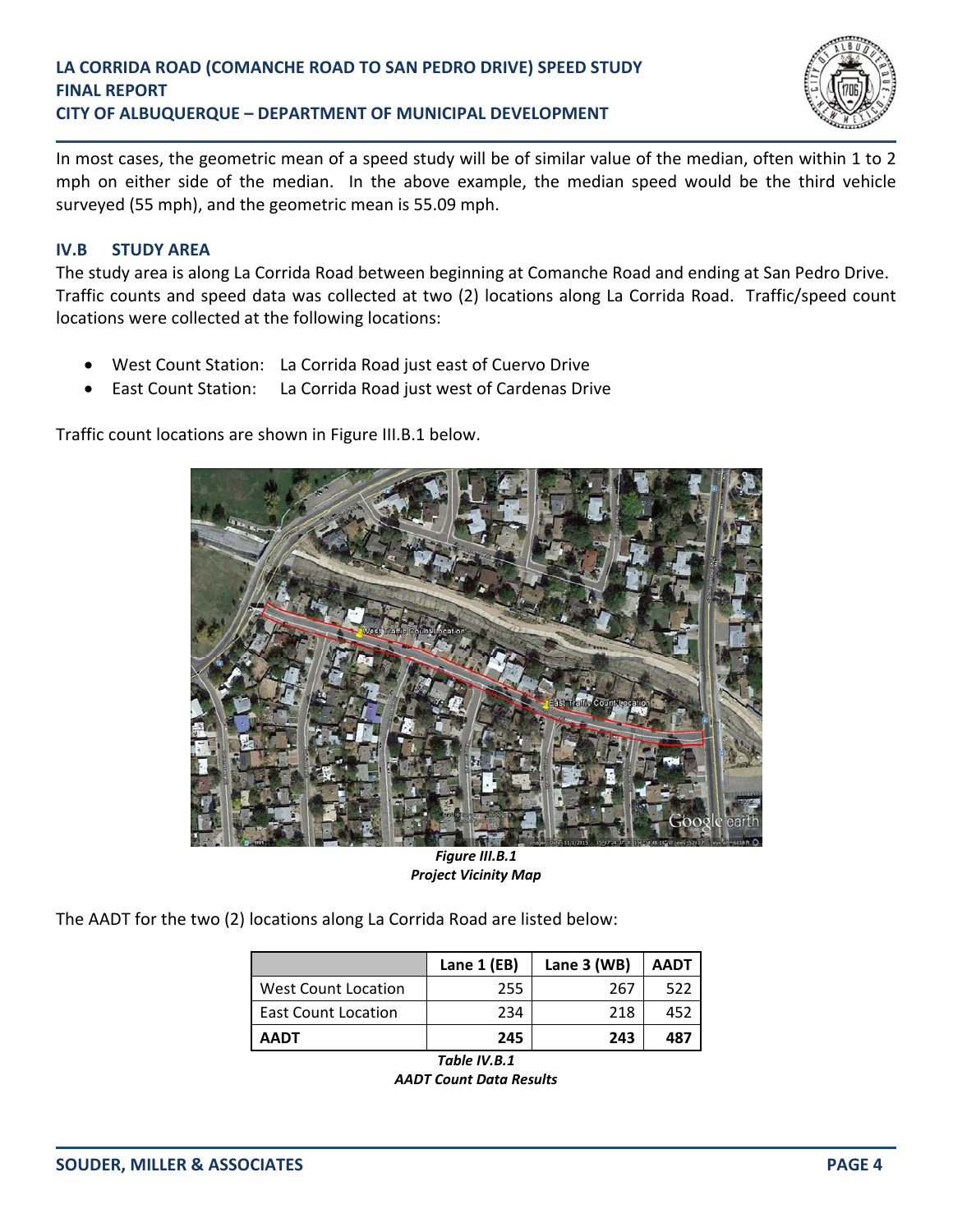

La Corrida Road study area ranges from 452 to 522 vehicles per day.

The speed survey segments are described in more detail below, beginning with the westernmost portion of the corridor at Comanche Road. Each study segment will have descriptions of roadside environment, driveway and intersection density and photographs illustrating the study segment. From the westerly terminus of the study area, each survey segment is described as follows:

Traffic count data is located in Appendix A.

**IV.B.1 – SEGMENT 1: LA CORRIDA ROAD BETWEEN COMANCHE ROAD AND VALENCIA DRIVE**

This segment of the study area is ROW width of 37'. A breakdown of the ROW is listed below:

- 28' asphalt pavement
- 2.5' curb and gutter
- 4' sidewalk

Sidewalk, and curb/gutter exist on both sides of La Corrida Road. Below is a photo showing the cross‐section listed above.



*Figure IV.B.2 La Corrida Road east Comanche Road*

There are three (3) intersections (Cuervo Drive, Alvarado Drive & Valencia Drive) and 20 driveways within this segment of the study area. All driveways provide access to residential homes.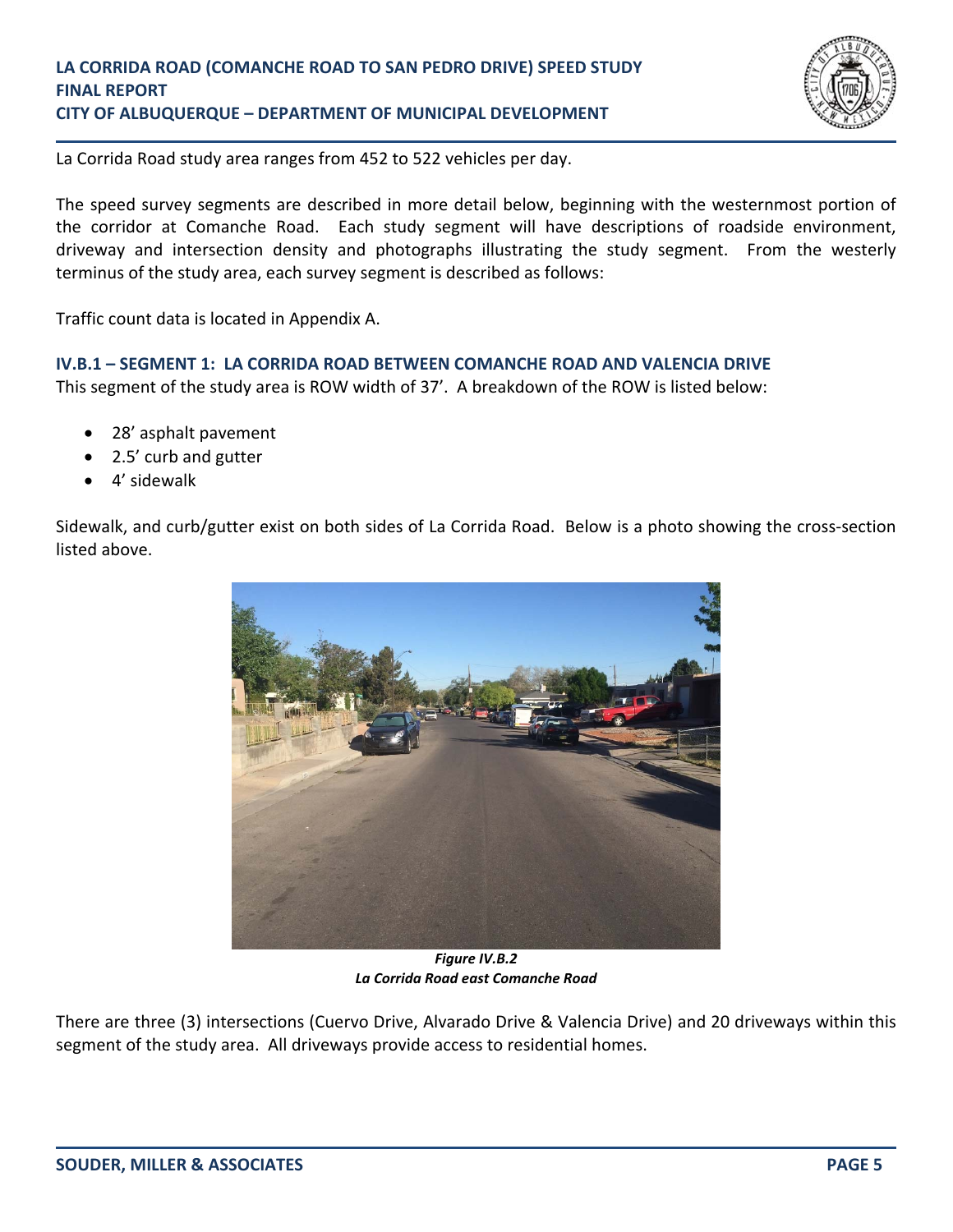

Results of the speed study for Segment 1 is listed below:

|                            | Lane 1 (EB) | Lane 3 (WB) | <b>Comb Total</b> |
|----------------------------|-------------|-------------|-------------------|
| <b>West Count Location</b> |             |             |                   |
| Average                    | 23.4        | 23.9        | 23.7              |
| 50th Percentile            | 24.7        | 25.0        | 24.9              |
| 10mph Pace                 | 61.00%      | 61.60%      | 61.30%            |
| 85th Percentile            | 31.1        | 31.3        | 31.3              |

*Table IV.B.2*

*West Count Location Speed Study Results*

#### **IV.B.2 – SEGMENT 2: LA CORRIDA ROAD BETWEEN VALENCIA DRIVE AND SAN PEDRO DRIVE**

This segment of the study area is ROW width of 37'. A breakdown of the ROW is listed below:

- 28' asphalt pavement
- 2.5' curb and gutter
- 4' sidewalk

Sidewalk, and curb/gutter exist on both sides of La Corrida Road. Below is a photo showing the cross‐section listed above.



*Figure IV.B.3 La Corrida Road east of Valencia Drive*

There are three (3) intersections (Valencia Drive, Cardenas Drive & Cagua Drive) and 20 driveways within this study area. All driveways provide access to residential homes.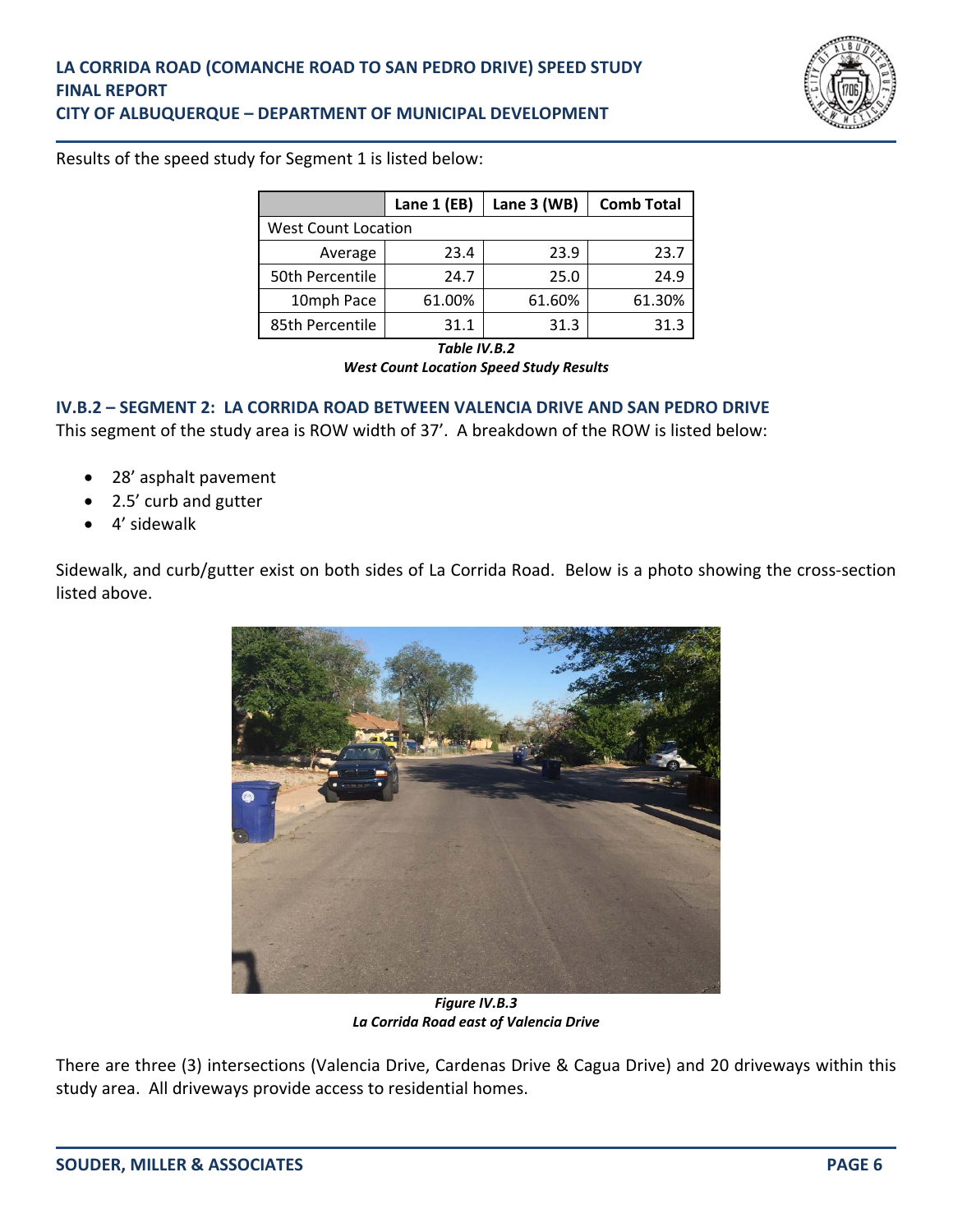

Results of the speed study for Segment 2 is listed below:

|                            | Lane 1 (EB) | Lane 3 (WB) | <b>Comb Total</b> |
|----------------------------|-------------|-------------|-------------------|
| <b>East Count Location</b> |             |             |                   |
| Average                    | 22.6        | 22.6        | 22.6              |
| 50th Percentile            | 23.5        | 24          | 23.9              |
| 10mph Pace                 | 63.60%      | 65.10%      | 64.50%            |
| 85th Percentile            | 29 7        | 29.3        | 29.7              |

*Table IV.B.3*

*East Count Location Speed Study Results*

#### **V. CRASH DATA**

Crash data was requested from the Traffic Safety Bureau at New Mexico Department of Transportation. NMDOT stated that there were no reported crashes along La Corrida Road within the study area.

## **VI. SPOT SPEED STUDY RESULTS**

When considering a new posted speed limit, or revising an existing posted speed limit on a given roadway, a survey of traffic speeds is critical to determine a reasonably posted speed limit.

But before a posted speed limit can be modified, analysis must be conducted to ascertain whether or not the speed limit can be adjusted without resulting in further increases of motorists' travel speeds. Motorists usually drive at speeds that they feel safe, based on the observable roadway conditions; this means that if a roadway is wide, flat and straight, the motorist will drive at a speed they feel comfortable based on what they observe as opposed to what a speed limit sign would say. To elaborate further, a four‐lane street that is flat and straight with no unusual conditions that has a posted speed of 30 mph would probably result in most motorists traveling well over that posted speed, because the roadway conditions dictate that they could safely drive much faster.

In the case of La Corrida Drive between Comanche Road and San Pedro Drive, the posted speed limit is 25 mph, and roadway conditions throughout the corridor are fairly consistent: controlled access, good pavement condition with wide (11') travel lanes, and on‐street parking. Thus, there are no unusual roadway conditions through the corridor.

Also, over 500 vehicles were surveyed at two (2) locations within the study area. The surveyed vehicles showed that 44.8% of those surveyed vehicles were traveling higher than the posted speed limit of 25 mph. This percentage indicates that the 25 mph speed limit on the study area of La Corrida Road is probably a reasonably posted speed limit and that in order to maintain this speed limit, speed humps would not be warranted. The survey results essentially make identify 44.8% of the motorists who use this roadway exceed the posted speed limit of 25 mph.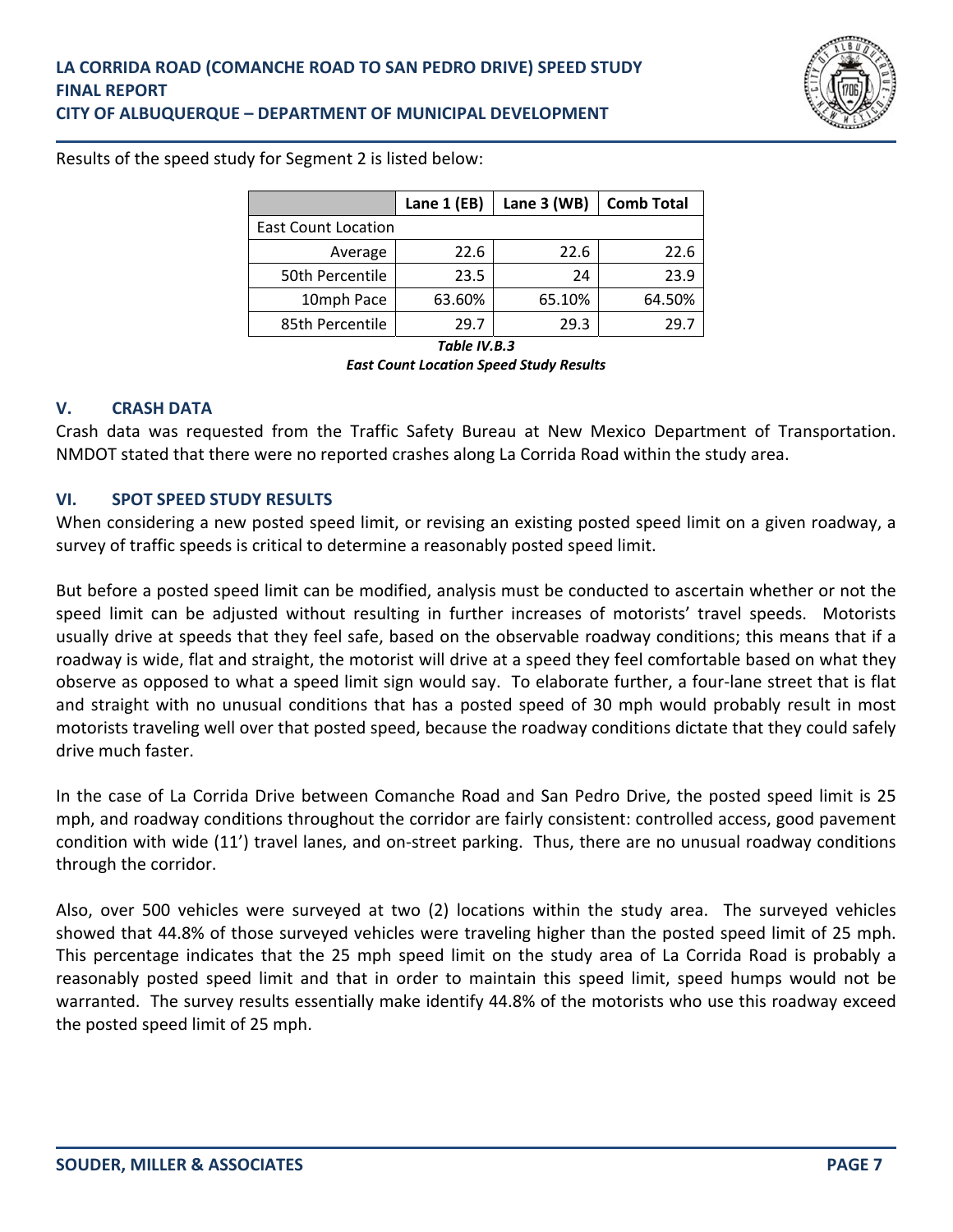

|                          | Lane 1 (EB) | Lane 3 (WB) | <b>Comb Total</b> |
|--------------------------|-------------|-------------|-------------------|
| <b>Entire Study Area</b> |             |             |                   |
| Average                  | 23mph       | 23.25mph    | 23.15mph          |
| 50th Percentile          | 22.8mph     | $22.1$ mph  | 22.5mph           |
| 67th Percentile          | $25.7$ mph  | 24.8mph     | $25.3$ mph        |
| 85th Percentile          | 28.7mph     | $27.7$ mph  | 28.2mph           |

*Table VI.1*

*La Corrida Road Speed Study Results*

Speed study results are located in Appendix B.

# **VII. ORIGIN/DESTINATION STUDY**

#### **VII.A PURPOSE**

The intent of the origin‐destination study is to determine travel patterns in traffic at a certain location during a typical day. The origin‐destination study will assist in determining future traffic planning at the study location which is the west leg of La Corrida Drive at Comanche Road. The purpose is to provide the City of Albuquerque with evidence of cut thru traffic along La Corrida Drive between Comanche Road and San Pedro Drive.

## **VII.B DATA COLLECTION**

The traffic data collected for this origin‐destination study was collected using two methodologies.

- 48 hour volume counts were collected at two (2) locations within the project limits. The locations that were collected east of the intersection of La Corrida Road/Cuervo Drive and west of the intersection of La Corrida Road/Cardenas Drive. All volume counts were collected in accordance with the traffic monitoring standards published by the New Mexico Department of Transportation.
- SMA staff were positioned at the intersection of Comanche Road/La Corrida Road and San Pedro Drive/La Corrida Road to record the entering/exiting license plate data for all locations.

## **VII.C DATA ANALYSIS**

Using the data that SMA staff collected, the amount of traffic that cut thru La Corrida Road is displayed below in Table VII.C.1. As shown in the table for the day 26.4% of vehicles that cut thru La Corrida Road between Comanche Road and San Pedro Drive.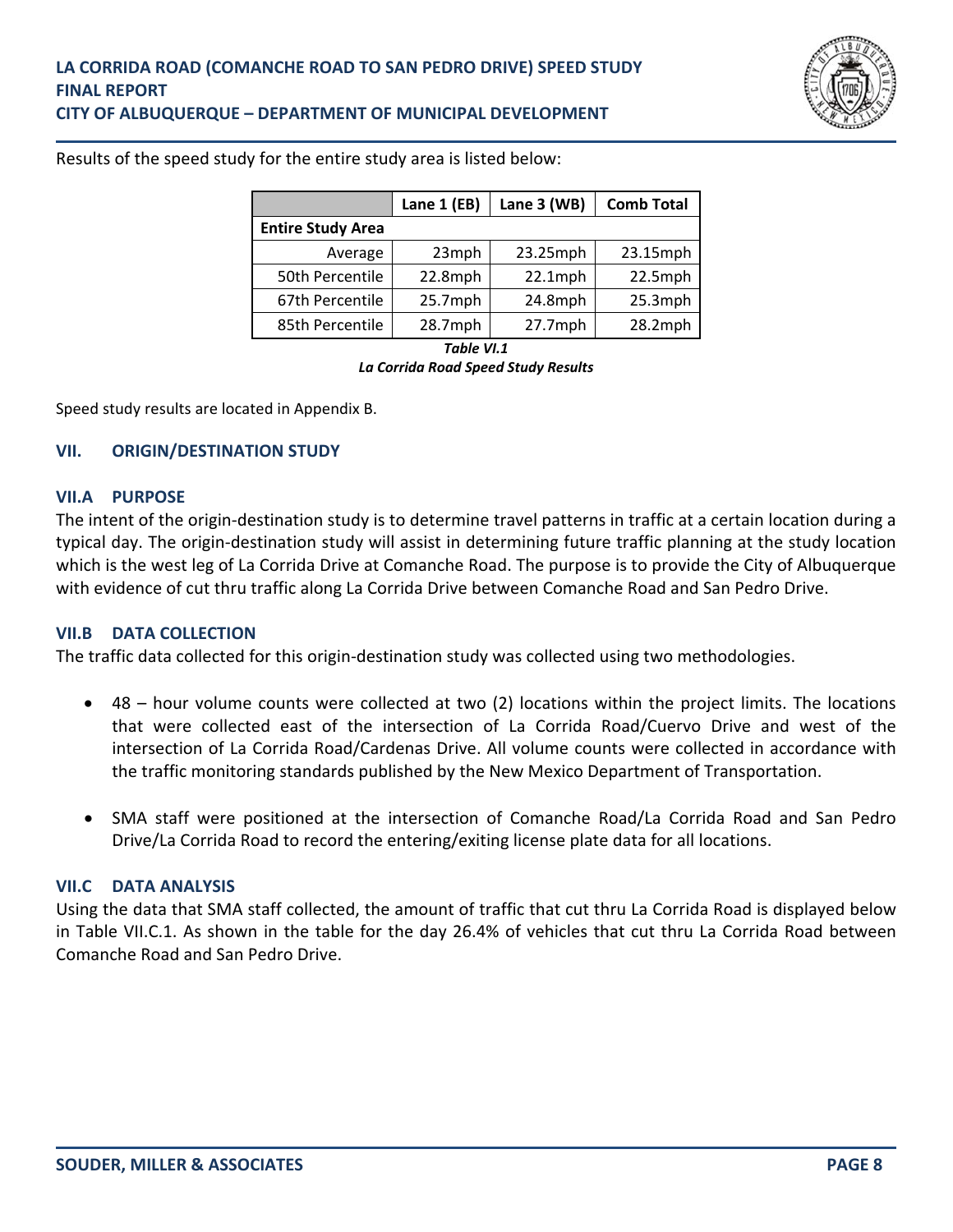

| <b>Time</b><br><b>Period</b> | # Cars<br><b>Entering</b><br>Neighborhood | # Cut-thru<br><b>Vehicles</b> | % Cut-<br>thru |
|------------------------------|-------------------------------------------|-------------------------------|----------------|
| 8-8:30                       | 11                                        | 2                             | 18.2%          |
| $8:30-9$                     | 10                                        | 3                             | 30.0%          |
| 9-9:30                       | 2                                         | 0                             | 0.0%           |
| $9:30-10$                    | 10                                        | 3                             | 30.0%          |
| 10-10:30                     | 8                                         | 3                             | 37.5%          |
| 10:30-11                     | 14                                        | 3                             | 21.4%          |
| 11-11:30                     | 13                                        | $\overline{2}$                | 15.4%          |
| 11:30-12                     | 6                                         | 1                             | 16.7%          |
| $1 - 1:30$                   | 20                                        | 7                             | 35.0%          |
| $1:30-2$                     | 17                                        | 4                             | 23.5%          |
| $2 - 2:30$                   | 17                                        | 5                             | 29.4%          |
| $2:30-3$                     | 11                                        | 3                             | 27.3%          |
| $3 - 3:30$                   | 14                                        | 4                             | 28.6%          |
| $3:30-4$                     | 18                                        | 4                             | 22.2%          |
| 4-4:30                       | 20                                        | 5                             | 25.0%          |
| 4:30-5                       | 21                                        | 7                             | 33.3%          |
| <b>Total</b>                 | 212                                       | 56                            | 26.4%          |

*Table VII.C.1 Origin / Destination Study Results*

Origin / Destination study results are located in Appendix D.

## **VIII. U.S. LIMITS SPEED LIMIT PROGRAM**

U.S. Limits is an FHWA sponsored program used to analyze speed limits. This program calculates a recommended speed limit based on the criteria given, which is listed on the website as follows:

- *density of surrounding development (e.g. high density, low density or rural);*
- *frequency of roadside access (e.g. number of residential driveways, commercial, industrial, shopping, and special activity properties, and the number and type of intersecting roads);*
- *road function (e.g. traffic movement vs. access to abutting properties);*
- *road characteristics (e.g. paved width, divided or undivided, lane width and number of lanes, sight restrictions);*
- *road conditions and important high speed road characteristics (e.g. interchange spacing, AADT, shoulders);*
- *existing vehicle operating speeds;*
- *adjoining speed limits; and*
- *any special conditions that may exist on the road section (e.g. adverse alignment, pedestrian and roadside activities, high crash rates, etc).*